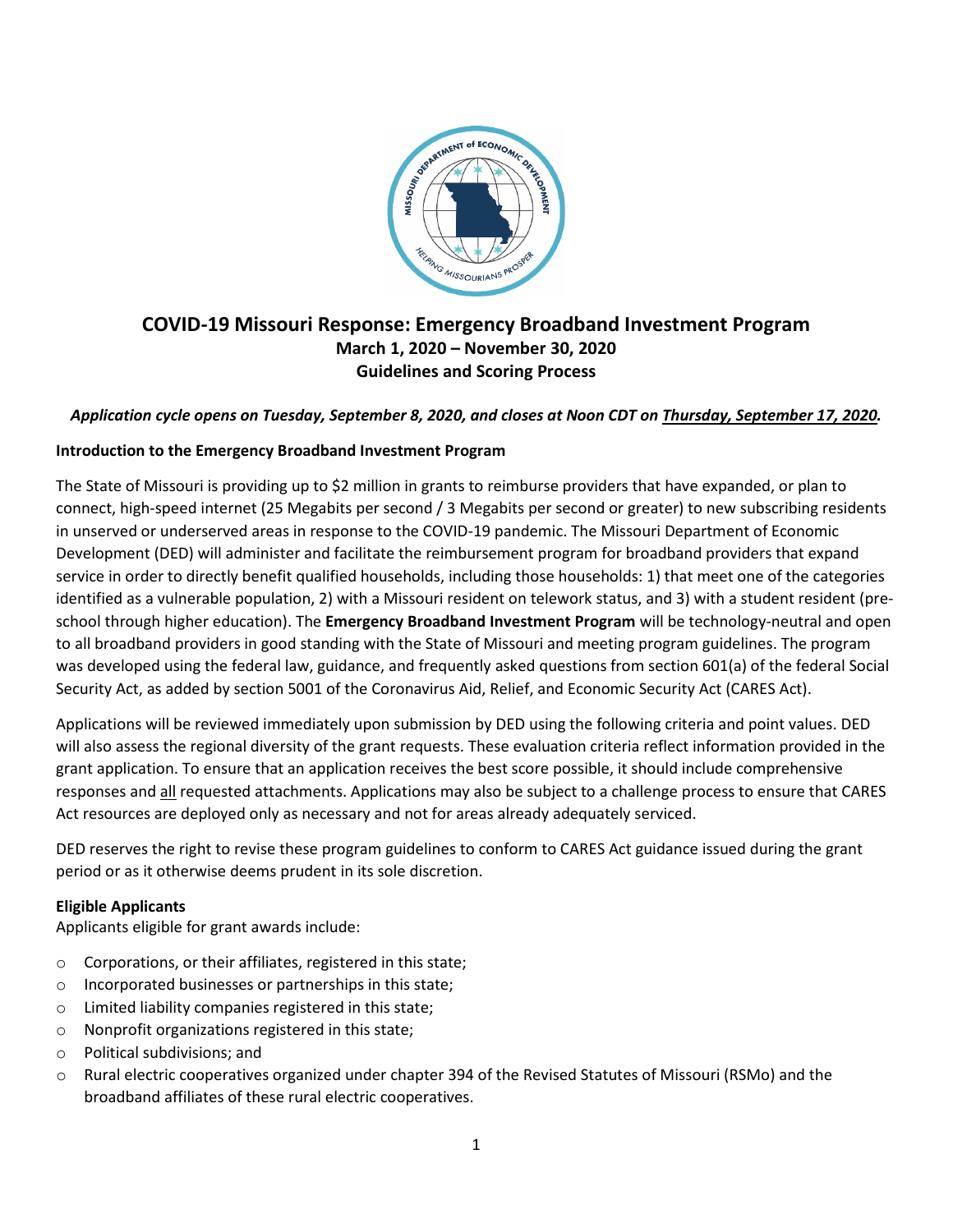Prior to participating in this grant program, successful applicants must execute a program agreement with DED outlining the program details, requirements, and state and federal terms and conditions.

In order to accommodate the challenge process outlined in these guidelines, applicants should understand that DED will provide a copy of any application to an interested party.

# **Eligible Areas**

Grant funds can only be used to pay for costs associated with deployment of broadband to unserved and underserved areas as defined in section 620.2450 RSMo.

- An unserved area is a project area without access to wireline or fixed wireless broadband internet service with speeds of at least 10 Megabits per second (Mbps) download and 1 Mbps upload.
- An underserved area is a project area that currently has a minimum of 10 Mbps download and 1 Mbps upload, but does not yet achieve 25 Mbps download and 3 Mbps upload (i.e., has speeds between 10/1 and 25/3 Mbps download/upload).
- Proposed service areas are required to be contiguous and all encompassing. "Donut holes" to avoid served areas will not be permitted.
- The most recent available data from FCC Form 477 (June 2019) will be used to determine existing available broadband service. Information obtained during the challenge process may also be used to determine service levels.

### **Ineligible Areas**

- Connections made for addresses within served census blocks are not eligible for reimbursement, in accordance with FCC Form 477 (June 2019) or based on information obtained during the challenge process. Instead, only new connections to qualifying households currently within unserved or underserved census blocks will be considered for reimbursement.
- Expenditures for which providers have or will receive other public financial assistance (grants, loans, or subsidies) to deploy broadband for the households from the FCC (Connect America Fund, Universal Service Fund), USDA (ReConnect or other broadband programs), Delta Regional Authority, the Missouri Broadband Grant Program, or any other federal, state, or local funding that has been awarded are not eligible to receive support through this program.

### **Challenge Process**

As a precautionary measure to avoid overbuilding, DED shall publish on its Emergency Broadband Grant website by the close of business on Friday, September 18, 2020 the proposed projects' unserved and underserved areas, and the proposed broadband internet speeds for each application submitted. DED shall provide a copy of any application to an interested party.

The following challenge process steps will be followed to evaluate the proposed project areas:

- Broadband providers challenging an application's project area will have three business days (September 21-23, 2020) and must submit the following prior to 5:00 p.m. CDT on Wednesday, September 23, 2020 to [broadband@ded.mo.gov:](mailto:broadband@ded.mo.gov)
	- $\circ$  A letter including or accompanied by substantial and competent evidence demonstrating that the challenging provider is providing high speed internet of at least 25 Mbps / 3 Mbps,
		- Mere statements, absent substantiation, will not be sufficient to sustain a challenge,
	- o An affidavit from the challenging provider attesting to the truth of the statements in its challenge, and
	- o Documentation of the challenging provider's current broadband offerings and speeds.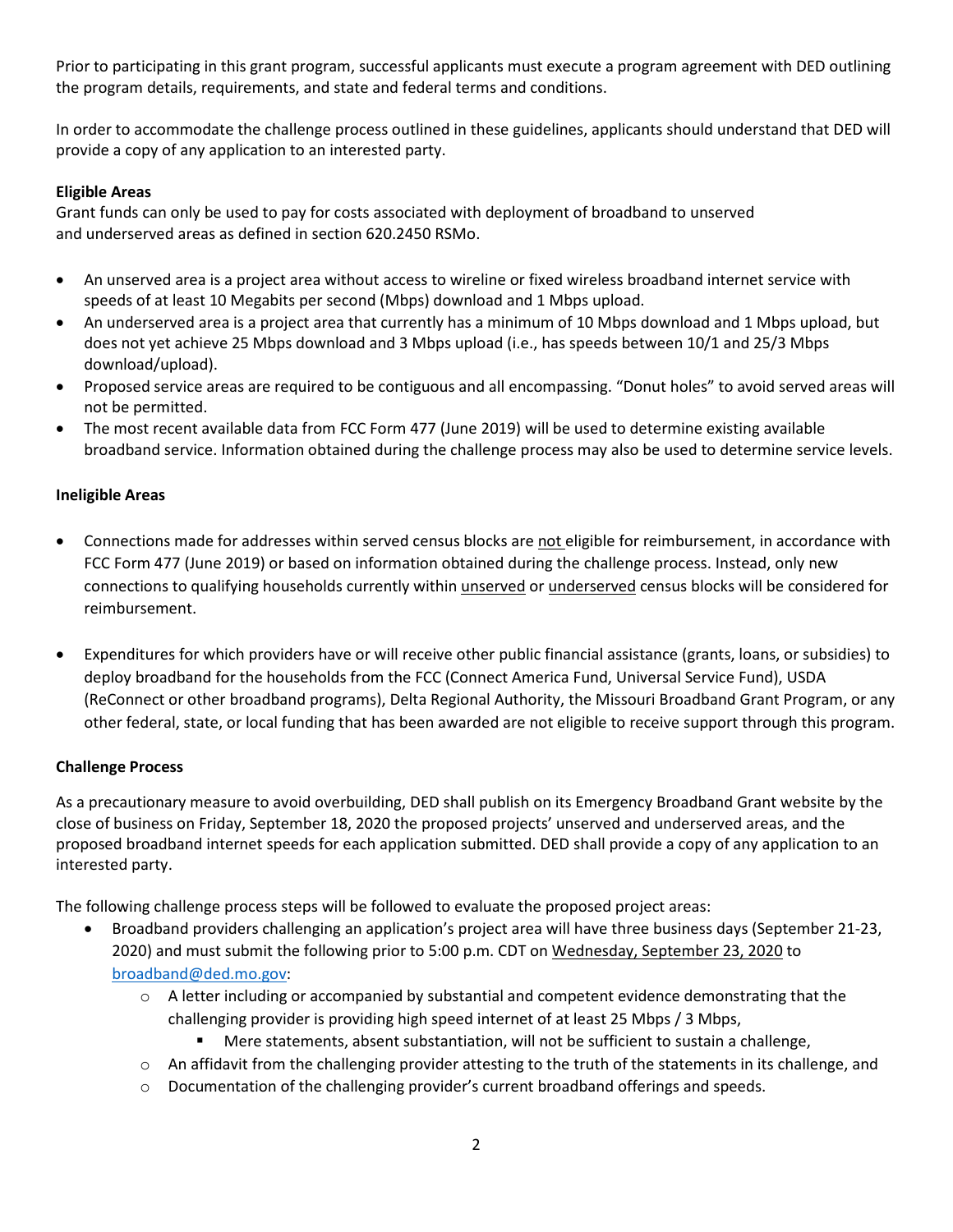- If the challenging provider supplies sufficient evidence of providing at least 25 Mbps / 3 Mbps internet in the proposed project area, the area will be taken under review.
- The applicant shall have three business days following its receipt of the challenging provider's evidence to submit a follow-up to the challenge.
- DED will make a determination in its sole discretion whether to proceed with a modified project area in light of the new information or deny the project.
- An applicant whose project is modified through this process will have an opportunity to accept or decline a grant award encompassing the modified project.
- DED will post on the Emergency Broadband Grant website a list of challenges found to be valid and the project areas affected by those challenges.

# **Allowable Expenses – Calculating Total Project Cost:**

The **Emergency Broadband Investment Program** will reimburse for construction-only expenses in the installation of retail broadband internet service between March 2020 through November 2020, with baseline speeds of 25 Mbps download and 3 Mbps upload in the area proposed to be served. Further, the program is limited to reimbursing expenditures complying with the CARES Act, which includes that the reimbursement must be for necessary expenditures made due to the current COVID-19 public health emergency and expended within the date range established by the program guidelines. Below are inputs to establish the provider's total project cost:

- Construction of broadband facilities;
- Final engineering and construction plans;
- Permitting; and
- Installation.

DED will not reimburse more than 50% of total project cost as stipulated in the project budget.

DED reserves the right to amend the scope of grant awards or partially fund applications. Funding for this project is subject to annual appropriations made by the Missouri General Assembly and approved by the Governor and may be subject to withholding or other restrictions made by the Governor or the Missouri Office of Administration, Office of Budget and Planning.

### **Ineligible Expenses in Calculating Total Project Cost:**

The following items and expenses are ineligible:

- Preliminary engineering and design work in preparation for the grant application;
- General broadband planning not associated with the project area;
- Operational expenses;
- Middle-mile infrastructure only projects; and
- Expenses for any new connection unaccompanied by a new subscription.

### **Demonstration of Household Eligibility**

Providers are required to collect and retain information from each household attesting that the household includes at least one of the following: 1) a resident of a vulnerable population, 2) a resident on telework status, or 3) a student (preschool through higher education). If the provider is unable to secure an attestation from a qualified household, the provider must present another verifiable and reputable source or combination of sources, subject to DED's sole discretion, to prove that the household is eligible and provide an affidavit attesting to the household's eligibility. If the provider cannot offer documentation as described in this paragraph for each household connection included in a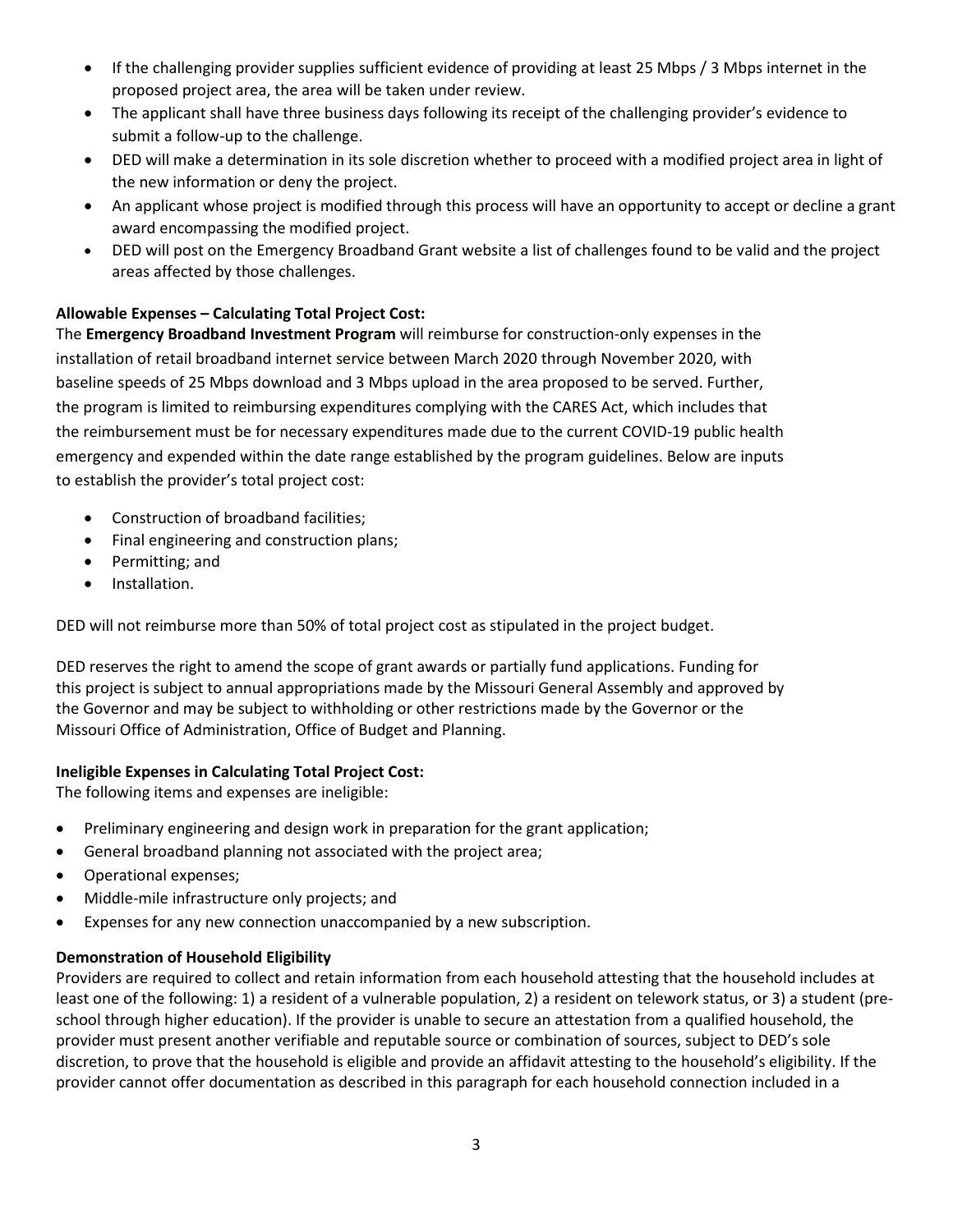reimbursement request, the provider will be ineligible to receive reimbursement for each connection with insufficient documentation.

Participating broadband providers will:

- Use the specified **Emergency Broadband Investment Program** customer application form\* to obtain an attestation from a household that qualifies for connection under the program guidelines. The attestation must be signed by the household member subscribing to the provider's broadband service and who is 18 years old or older prior to the provider requesting reimbursement for the connection and as a precondition of program funds being dispersed. Customer application forms will be retained by the provider for a period of at least five years from the date of the final reimbursement payment received by the provider for this grant and will be submitted to the Department of Economic Development, Director of Broadband Development or its designee or representatives upon request or upon audit of the completed project build by DED, the State Auditor's Office, the U.S. Treasury, or other authorized state or federal authorities.
- Deploy broadband providing at least 25 Mbps download and 3 Mbps upload speeds using (Fixed Wireless, DSL, Cable, FTTH) technology/technologies to all connections for which the provider applies for **Emergency Broadband Investment Program** funds.

\*DED will provide a template for providers to use to verify household eligibility.

A member of a vulnerable population consisting of persons susceptible to COVID-19 due to one of the following:

- o Is 65 years of age or older; OR
- o Has at least one of the following conditions:
	- **•** Chronic lung disease;
	- **Noderate to severe asthma;**
	- **Serious heart conditions;**
	- **Immunocompromised;**
	- **Diabetes:**
	- **EXTED Chronic kidney disease and undergoing dialysis; or**
	- Liver disease.

DED reserves the right to amend the list of vulnerable populations susceptible to COVID-19.

Citizens who are required to telework include those working from home because of COVID-19 at the direction of their supervisor to complete job-related functions.

Students include those in pre-kindergarten through grade 12, as well as those enrolled at a higher education institution or post-secondary training program, and who are unable to attend in-person learning or training due to COVID-19.

### **Reimbursement and Accountability – PLEASE REVIEW**

- Along with the application, applicants must submit a Certificate of Tax Clearance from the Missouri Department of Revenue or evidence that a submission was made prior to the application deadline to obtain the Certificate from the Missouri Department of Revenue.
- Applicants must register as a vendor with the State of Missouri through the *[MissouriBUYS](https://missouribuys.mo.gov/registration)* web portal.
- If awarded, applicant must execute a program agreement with DED outlining the program details, requirements, and state and federal terms and conditions before being eligible to participate in this grant program.
- Grant fund disbursements will be available at least on a monthly basis for eligible expenses expended.
- Customer application and subscription records for new connections through the grant will be retained by the provider for a period of at least five years from the date of the final reimbursement payment received by the provider for this grant and will be submitted to the Department of Economic Development, Director of Broadband Development or its designees or representatives upon request and/or upon audit of the completed project build by DED, the State Auditor's Office, the U.S. Treasury, or other authorized state or federal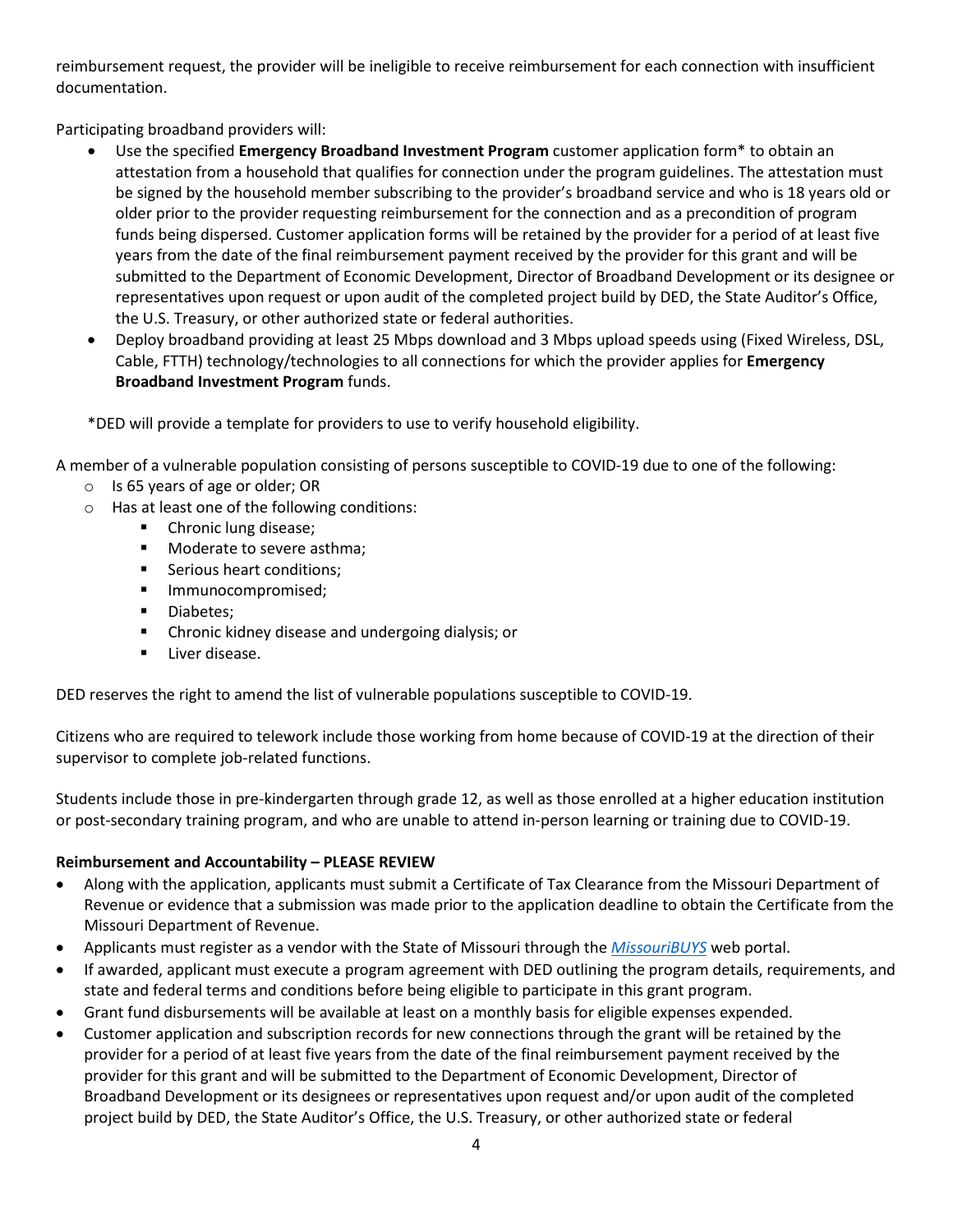authorities.

- Within 45 days post-construction, the provider must submit a final report outlining the overall project details, documentation of new customers, and speed testing within the project area.
- DED reserves the right to inspect and audit the project for up to one year post-construction.
- If project costs exceed the budget included with the application, grantees will be required to finish the proposed project without an increase in the grant budget.
- Applicants who commit fraud or misrepresentation, or who do not adequately document or retain sufficient documentation, shall be subject to state and federal civil and criminal recourse to the extent permitted by law.

# **Reimbursement Rate per Qualified Connection**

Reimbursements will be made for actual expenditures per connection as shown below.

| <b>Broadband Speed</b><br>(download/upload) | <b>Reimbursement Rate per</b><br><b>Qualified Connection</b><br>(or actual expenditures,<br>whichever is less) |
|---------------------------------------------|----------------------------------------------------------------------------------------------------------------|
| > 25 Mbps / 3 Mbps to < 100 Mbps / 100 Mbps | Up to \$450                                                                                                    |
| > 100 Mbps / 100 Mbps to 1 Gbps / 1 Gbps    | Up to \$3,450                                                                                                  |

The maximum support request cannot exceed 50% of total project cost as stipulated in the project budget.

# **Selection Criteria and Scoring Categories**

*75 total* points possible

### **A. Broadband Connections Made During the State of Emergency:** *0 to 25 points possible*

### **Broadband Improvements Scoring Table**

(Unserved or underserved total new connections and subscriptions between March 1, 2020 - October 30, 2020)

| # of               | <b>Speed</b>  | $\leq 10/1$ | $\leq 10/1$ | $\leq 10/1$ | $\leq 10/1$ | $\leq$ 25/3 | $\leq$ 25/3 | $\leq$ 25/3 |
|--------------------|---------------|-------------|-------------|-------------|-------------|-------------|-------------|-------------|
| <b>Connections</b> | Now:*         | unserved    | unserved    | unserved    | unserved    | underserved | underserved | underserved |
|                    | <b>Speed</b>  | 25/3        | 50/10       | 100/20      | 1 Gbps/     | 50/10       | 100/20      | 1 Gbps/     |
|                    | <b>After</b>  |             |             |             | 30 Mbps     |             |             | 30 Mbps     |
|                    | Build:*       |             |             |             |             |             |             |             |
| $0 - 50$           | <b>Points</b> | 10          | 12          | 15          | 20          | 8           | 10          | 13          |
|                    | Awarded:      |             |             |             |             |             |             |             |
| 51-499             |               | 12          | 15          | 18          | 23          | 10          | 13          | 15          |
| $500+$             |               | 15          | 18          | 20          | 25          | 13          | 16          | 18          |

**\*The predominant speed within the proposed project area. Speeds are shown as download/upload rates in Mbps except those marked with "Gbps," which indicates gigabits per second.**

- **Additional Program Details:** Connections and broadband speed upgrades supported under the program must meet the state speed minimum broadband definition (25 Mbps/3 Mbps).
- Total qualified connections include households with students, telework, and vulnerable populations as defined in these guidelines.